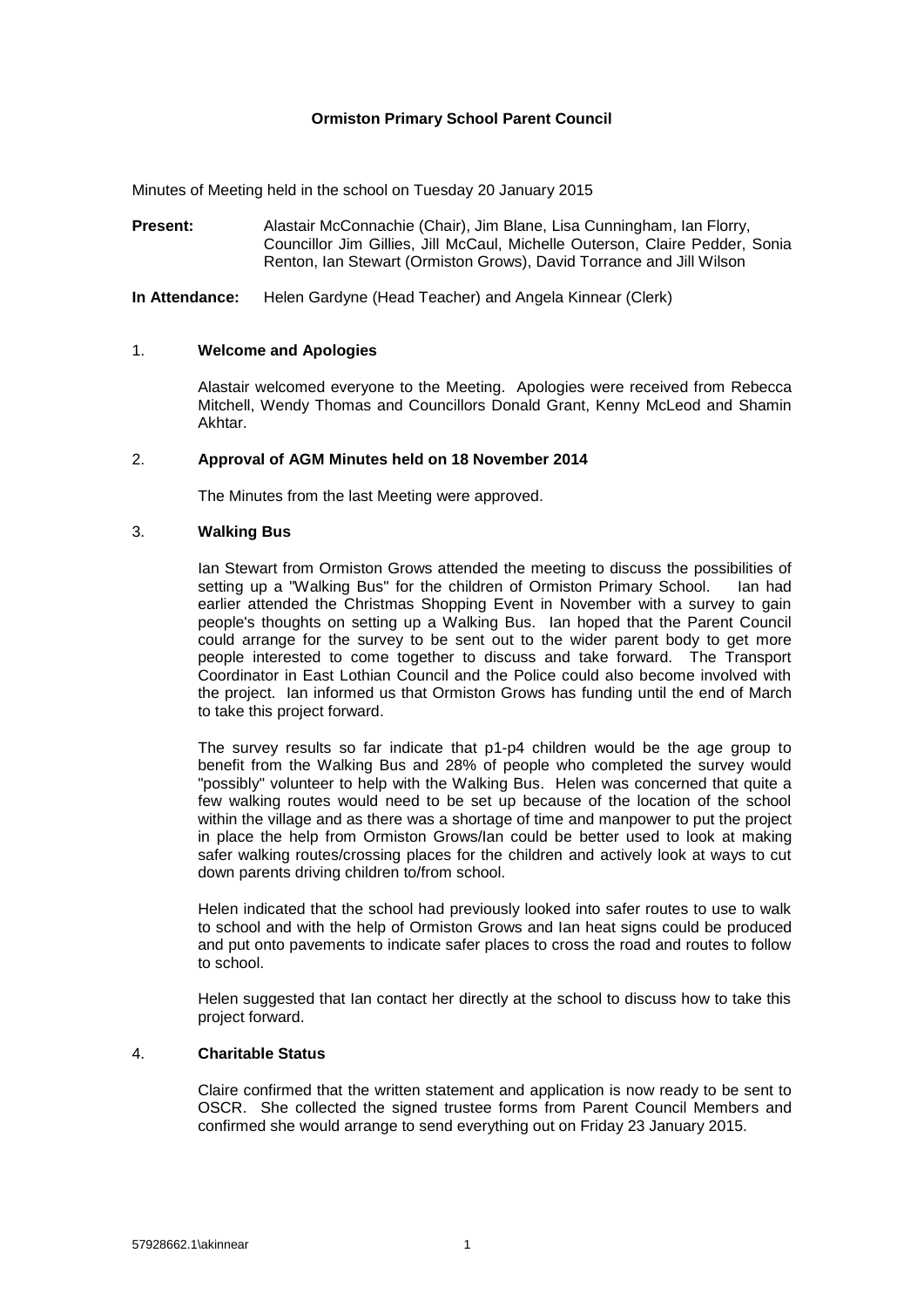### 5. **Fundraising**

Sonia/Jill Mc confirmed that a Parent Council Fundraising Meeting would be held in the Coalgate at 7.30pm on Tuesday 27 January 2015.

It was confirmed that another Film Night shall take place in March (date to be confirmed). The Film Licence shall however require to be renewed beforehand (£78). Claire/Jill W confirmed they would ensure this is paid/renewed. Sonia confirmed she would choose the films and purchase the DVDs.

A tea towel text/email is to be sent out to remind parents that they are still available to purchase.

Sharon Marr has volunteered to take the photographs for the 2016 calendar. It was suggested that these photographs are taken after August.

Breakdown of Fundraising:-

Tea Towels Sales<br>
Film Night<br>
F200 Film Night Christmas Shopping Event £510

### 6. **Treasurer's Report**

Jill W confirmed that the balance of the Parent Council Account is £2,872.31. It was also noted that we had a further £93 to add to this balance for additional tea towel purchases.

Jill also confirmed that she would be stepping down as the Treasurer once the school breaks up for summer. If anybody is interested in taking on this position, they should let Jill know. Paperwork will also be required to be completed at the Bank to have this change initiated and renewal of nominated officer bearers noted.

### 7. **Head Teacher's Report**

Helen spoke about the music assembly held before the end of last term by Louise Johnston. All the children in the school took part, even the children from the nursery came along and everybody thought it was a great success. 35 children from P5 and P7 have signed up for further music sessions which shall be held within the school day.

Helen confirmed that she has met with the architect regarding the proposed changes to be made to the front of the school. Funding has been allocated and further plans are to be drawn up to get things moving along. The planned work is hoped to be completed during the summer holidays. She also informed us that a tar path shall be lain during the February holidays around the nursery play area.

A Curriculum evening is to be held in the school on Wednesday 4 March. Both parents and children are welcome to attend. Helen asked us for suggestions of topics to cover, we suggested Read Write Inc/Oxford reading books, learning stories and possibly have some chrome books set up to show parents how we are using these within the school. Further information shall be sent out to parents nearer the time.

The Scots Assembly shall be held in school on Friday 30 January.

Helen is continuing to update the school blog with lots of extremely helpful information for children and parents, she encouraged us all to take a look.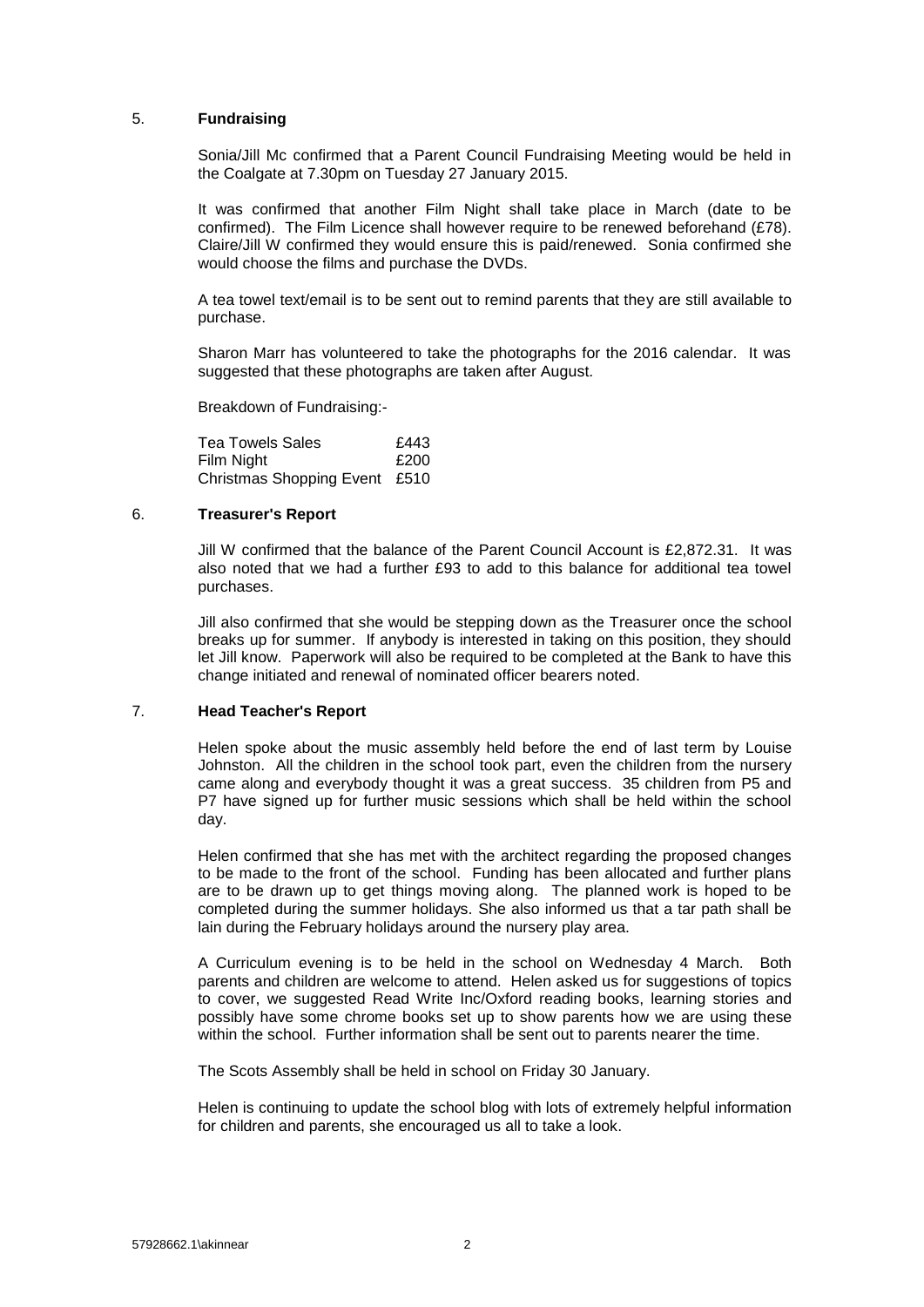Through the Scottish Government Language Project Helen confirmed that all children within the school, including the nursery shall be learning a second language. As from August 2015 all the children shall be taught French.

### 8. **Correspondence**

Emails were received from The National Parent Forum of Scotland regarding the Scottish Parliament's Education and Culture Committee and another regarding Membership of the East Lothian Community Rail Partnership from Fa'side Area Partnership. These emails were distributed to the parent council members and also posted on our Facebook page for information purposes.

#### 9. **Parent Information Events**

Unfortunately we have only received 4 responses so Lena Hutton, the Local Community Development Officer confirmed that the Parent Information Events sadly would not take place unless we received more interest to take them forward.

It was suggested that an E-Safety session may be of more interest to parents/carers. During discussion it was decided an information board be available on this subject at the Curriculum Evening to raise awareness. Lena also informed us of a new course "Raising Children with Confidence" – Helen shall look into this. **ACTION: HELEN**

#### 10. **Parent Queries**

It was raised that some of the QR codes are still not working within the Learning Stories. Helen confirmed she would look into this further. **ACTION: HELEN**

As children are continuing to lose their clothes/fitness gear would it be possible to have their names printed on their clothing? Helen confirmed she would contact the printers to query this suggestion. **ACTION: HELEN**

Swimming Lessons are provided to all children within p5/6. The question raised was do all children really benefit from these - can they not be given to younger kids? Helen confirmed that this activity will continue to be offered to this age group but also added that it was not compulsory for your child to attend.

A parent raised a query regarding interschool activities. Helen encouraged parents to come forward and discuss with her any activities they feel their children may be interested taking part in. Attendance at these activities will however depend on cost/availability/numbers and travel arrangements.

Complaints have been received regarding the school text updates. Not all parents are able to contact the school immediately and are therefore missing out on any offers/free tickets which become available. Helen took on board all suggestions for the future.

World Book Day - Obsourne Books - Sponsored Reading Sheets - a percentage of book sales are returned to the school. Helen would look into this but she wasn't keen on asking parents for money through sponsorship.

### 11. **ELAPCM Update**

#### **School Catering**

Many parents have expressed concerns about the reduction in variety, choice and potentially quality arising from the new menu which was created to ensure the anticipated increase in numbers from January 2015 can be catered for due to free school meals. There were also concerns that children wouldn't have enough time to collect and eat their lunch if uptake is high and whether additional staff are to be